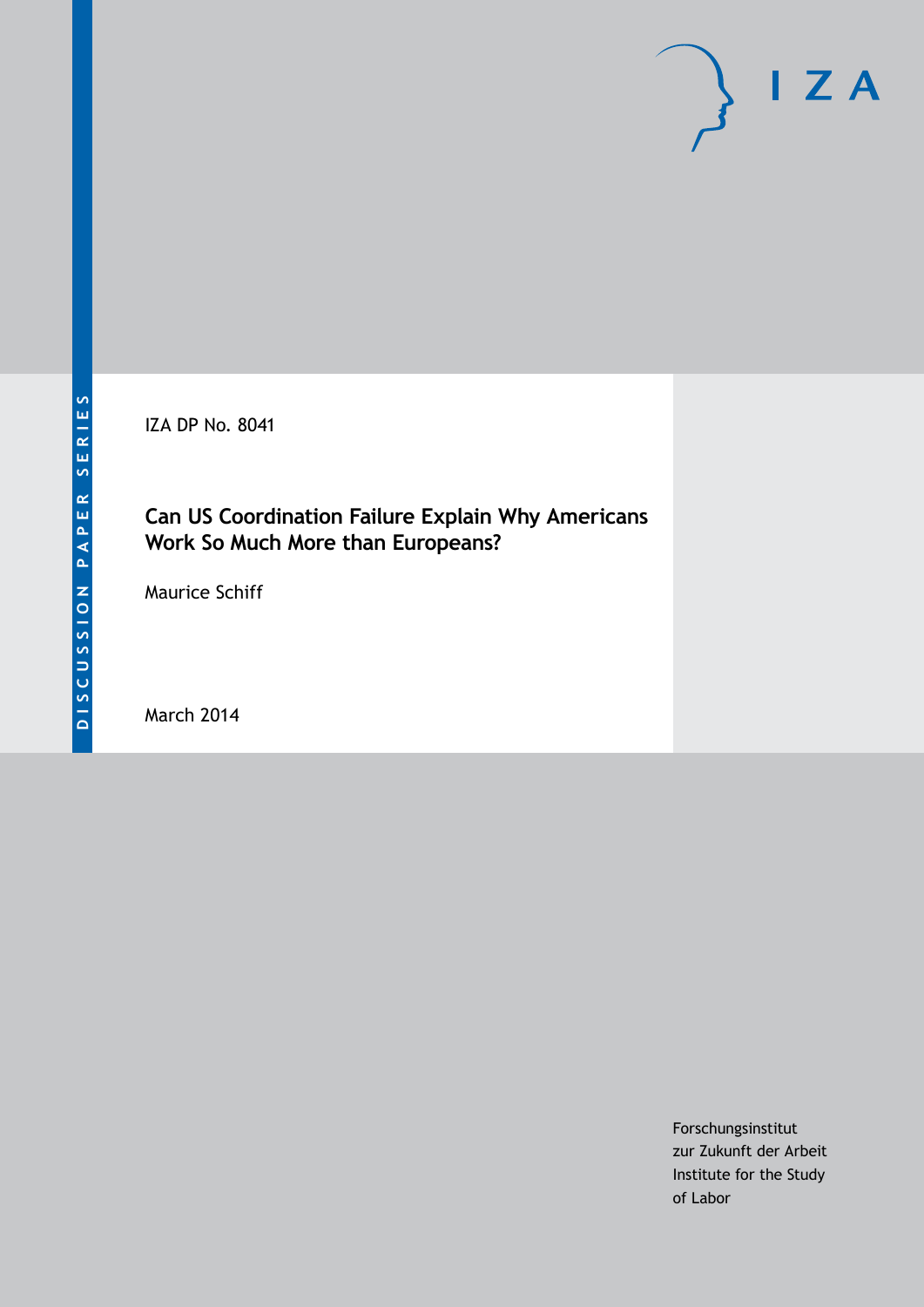# **Can US Coordination Failure Explain Why Americans Work So Much More than Europeans?**

**Maurice Schiff** *IZA Research Fellow*

Discussion Paper No. 8041 March 2014

IZA

P.O. Box 7240 53072 Bonn **Germany** 

Phone: +49-228-3894-0 Fax: +49-228-3894-180 E-mail: [iza@iza.org](mailto:iza@iza.org)

Any opinions expressed here are those of the author(s) and not those of IZA. Research published in this series may include views on policy, but the institute itself takes no institutional policy positions. The IZA research network is committed to the IZA Guiding Principles of Research Integrity.

The Institute for the Study of Labor (IZA) in Bonn is a local and virtual international research center and a place of communication between science, politics and business. IZA is an independent nonprofit organization supported by Deutsche Post Foundation. The center is associated with the University of Bonn and offers a stimulating research environment through its international network, workshops and conferences, data service, project support, research visits and doctoral program. IZA engages in (i) original and internationally competitive research in all fields of labor economics, (ii) development of policy concepts, and (iii) dissemination of research results and concepts to the interested public.

IZA Discussion Papers often represent preliminary work and are circulated to encourage discussion. Citation of such a paper should account for its provisional character. A revised version may be available directly from the author.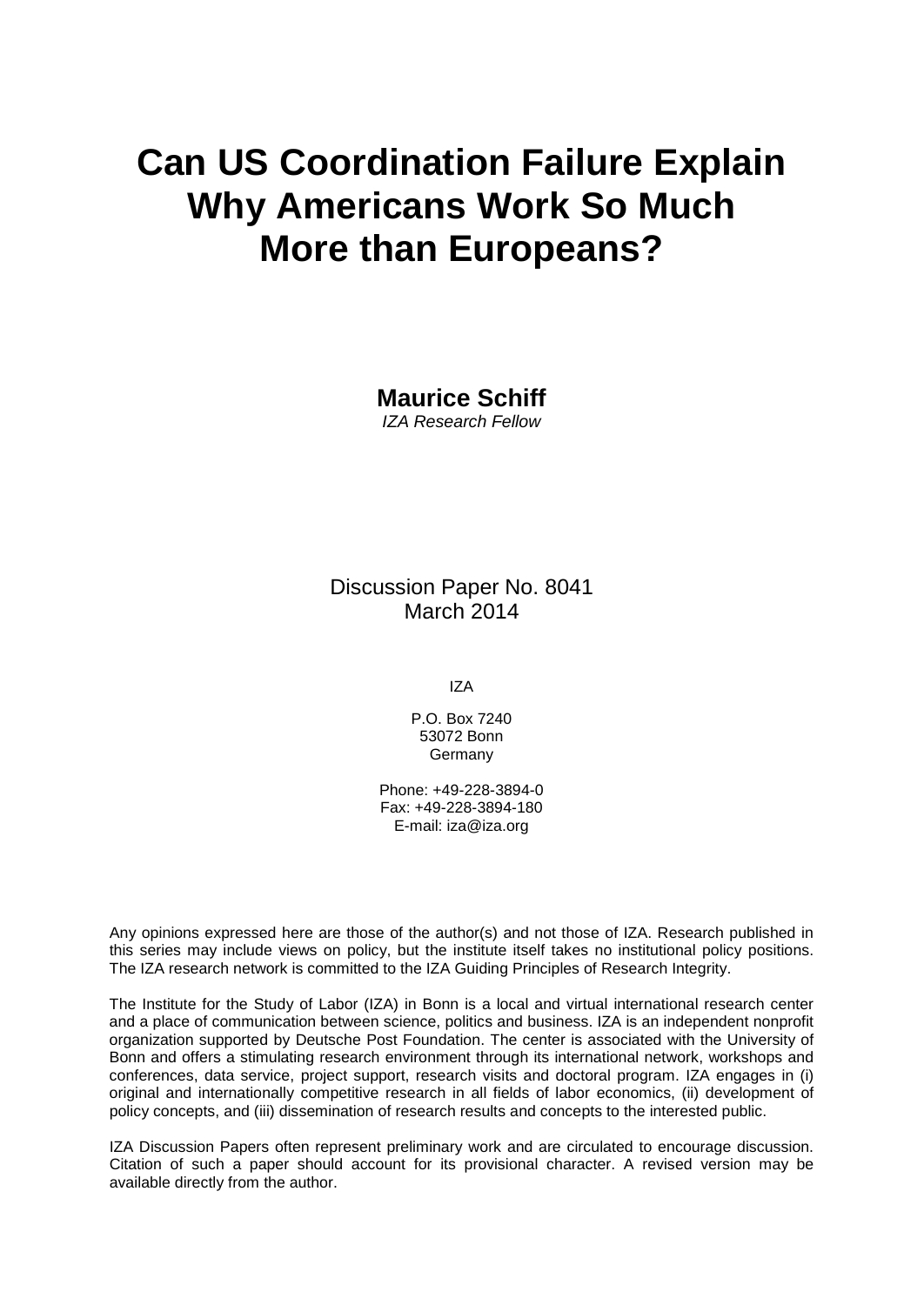IZA Discussion Paper No. 8041 March 2014

# **ABSTRACT**

# **Can US Coordination Failure Explain Why Americans Work So Much More than Europeans?**

Prescott (2004) argues that Europeans work much less than Americans because of higher taxes and that they would gain significantly by charging US taxes and working as much as Americans. I argue that the opposite may be true and that Americans work more than Europeans due to a coordination failure. Studies show that utility falls with other people's income, a negative externality that is internalized in Europe through laws on the minimum amount of vacation time (and maximum hours of work), something unthinkable in the US. Thus, Americans may be stuck in an "overworking trap" and would gain by working less. A simple model and data on work time are used to obtain an estimate of the US welfare gain from reducing its work time to Europe's level. On the other hand, if neither EU nor US work time is optimal, then the sign of the EU-to-US welfare difference is positive (ambiguous) if EU work time is greater (smaller) than the optimum, while simulations show that even in the latter case, EU welfare is greater than US welfare if, relative to the optimum, the EU work 'shortage' is smaller than the US work 'surplus'.

JEL Classification: D70, J22

Keywords: work, leisure, Europe, US coordination failure

Corresponding author:

Maurice Schiff E-mail: [schiffmaurice@yahoo.com](mailto:schiffmaurice@yahoo.com)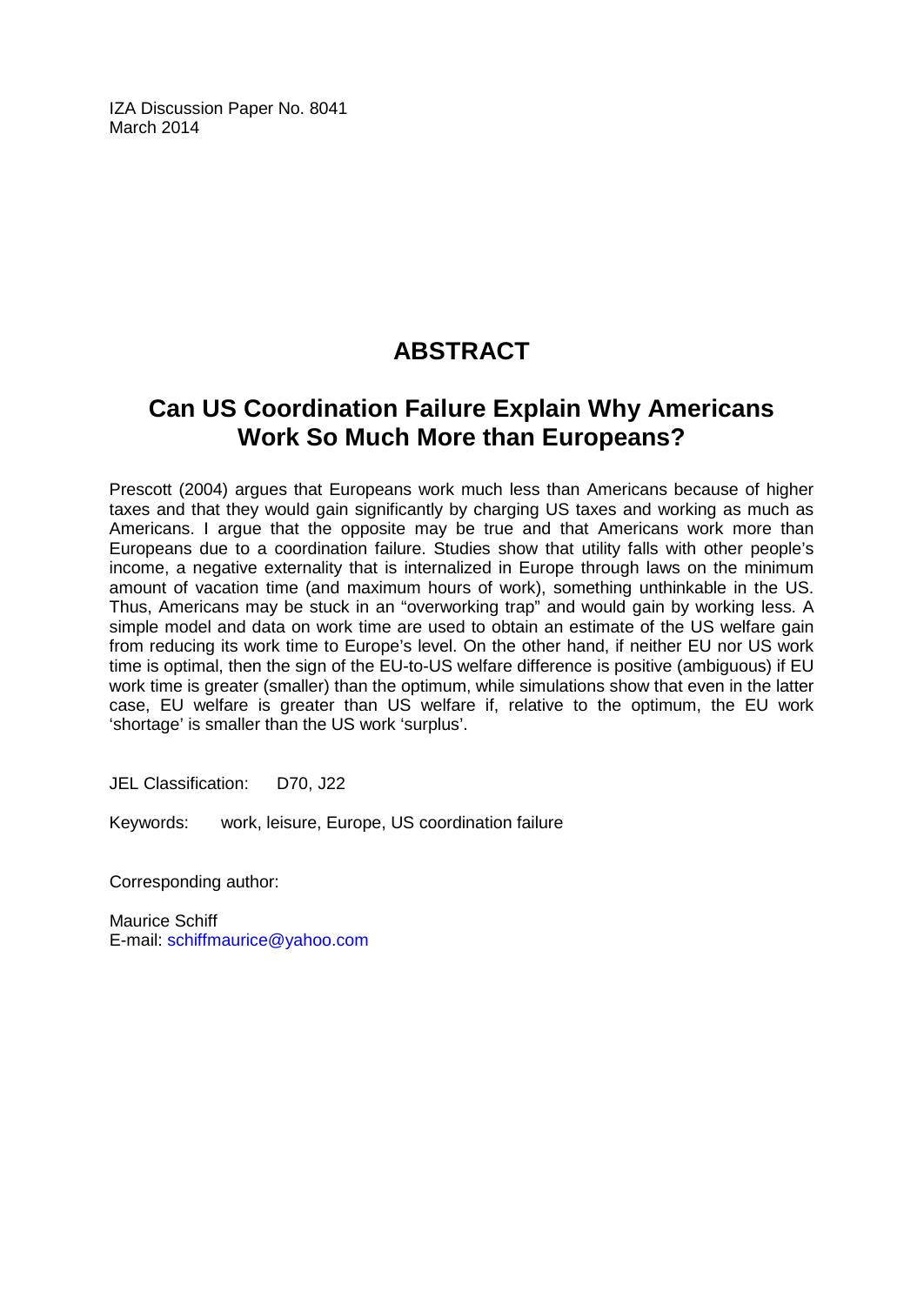# **1. Introduction**

Americans typically work much more than Europeans. Possible explanations for the difference in time devoted to work are different preferences, different incentives and coordination failure. The first reason provides little if any information unless the reason for the difference in tastes is clarified. As Stigler and Becker (1977) argue, a difference in behavior attributed to a difference in tastes can usually be explained by a difference in incentives and/or income (where both include the value of time). They did not consider the issue of social interactions and coordination failure, though the former was examined in Becker (1974). The second reason why Europeans work less than Americans is examined in Prescott (2004). He finds that it can be explained by Europe's higher taxes, particularly the marginal income tax and the consumption tax. He concludes that Europe's higher taxes led to a lower labor supply and welfare level than could be achieved under US taxes.<sup>1</sup> Olovsson (2003) obtains a similar result for Sweden. This note, on the other hand, focuses on the third reason, namely coordination failure.

<span id="page-3-0"></span>A question is whether Europe's higher taxes are actually responsible for the lower supply of labor. France passed its first law on paid vacations in 1936 (as did Belgium). The law established a two-week minimum vacation time and a forty-hour workweek. The legal minimum vacation time was raised to three weeks in 1956, four weeks in 1969 and five weeks in 1982. France's current five-week minimum is shorter than Germany's, whose minimum vacation time is six weeks. No legal minimum exists in the US where average vacation time, about two weeks, is three weeks less than in France and four weeks less than in Germany. Moreover, Europe's number of holidays is about twice that in the US. Assuming the high marginal tax rates determine Europe's allocation of time to work would imply that quantitative restrictions on labor supply would not affect it, though increases in the legal minimum vacation time have not led to an increase in work time in the rest of the year; rather, they have resulted in a decrease in the total supply of labor. Thus, quantitative restrictions such as the legal minimum vacation time rather than high

 $1$  On the other hand, Europeans believe they have achieved a healthier balance between labor and leisure, and that Americans work too much. This view is supported by studies that show that Americans do not sleep enough and that this has a negative impact on their productivity (e.g., Webster 2008).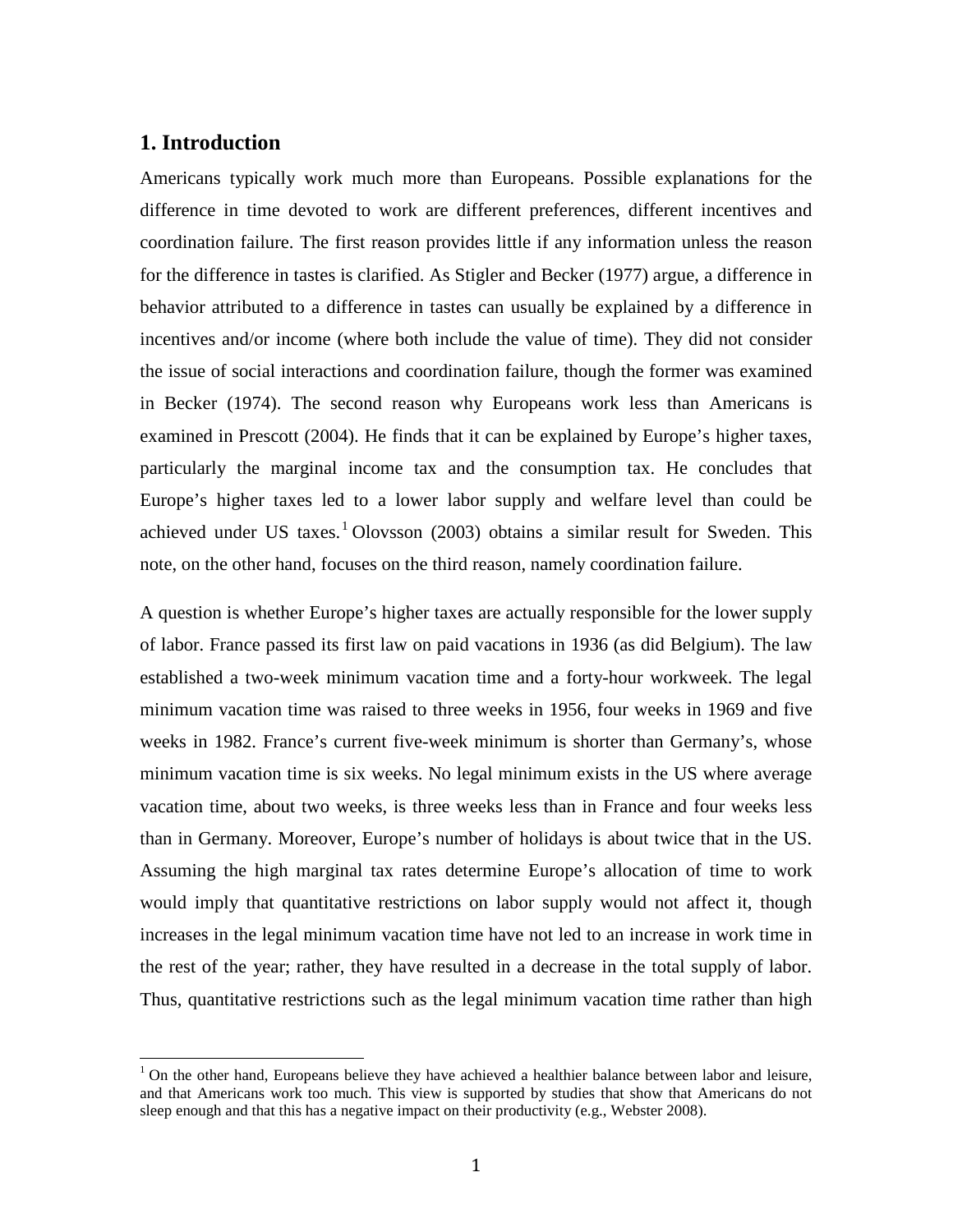taxes may have acted as the binding constraint on labor supply.<sup>[2](#page-3-0)</sup> This note focuses on quantitative restrictions (QR) on labor supply rather than on tax rates, though it briefly looks at a where taxes may also have affected the supply of labor.

The view examined in this note is that the US may be in an "overworking trap" where an inefficiently large allocation of time is devoted to labor due to a coordination failure, and that working less would be beneficial. [3](#page-4-0) Coordination failure may occur in the case of interdependent preferences. Cohen (2012) describes recent studies that show how important the income of people in a person's reference group is for that person's wellbeing. For instance, in an experiment conducted in the US, students were asked which of two situations they prefer: one where they earn \$50,000 and the others earn \$25,000, or one where they earn \$100,000 and the others earn \$200,000. The majority preferred the former, a response that is consistent with parameter values obtained in Section 3. Cohen also describes an empirical study in the US that shows that a woman is more likely to work if her sister's husband earns more than her own husband.<sup>[4](#page-4-1)</sup>

Interestingly, comparative wellbeing (envy) does not seem to extend to aspects of life that are less visible in terms of status, wealth and success in the eyes of society. In other

<sup>&</sup>lt;sup>2</sup> Other factors than high marginal tax rates may affect labor supply, including labor market rigidity, greater in Europe than in the US and which should reduce productivity. The importance of these rigidities is unclear as labor is as productive in, say, France as in the US (OECD, 2012), though they might affect unemployment. Following Prescott (2004), I abstract from these issues here.

<span id="page-4-0"></span><sup>&</sup>lt;sup>3</sup> Why a coordination failure? If people were offered, say, an additional week of vacation in exchange for a  $2\%$  reduction in salary (= 1 week out of 50), most might reject it, even though they might accept it if everyone else did. The reason is that someone obtaining more vacation time i) experiences a decline in relative income and thus a utility loss; ii) might be perceived as lacking commitment to the job, with potential negative career implications; and iii) has few if any people with whom to enjoy it since they are working, which reduces its value. Given that none of these three negative effects are present when everyone else also obtains more vacation time, a majority of people might want more vacation time if everyone else did. Assuming they do, a coordination failure exists since there is no mechanism to move the US economy from the private to the social equilibrium, except maybe through higher marginal income tax, but this is unlikely to be politically feasible. The opposite holds in Europe where governments set minimum vacation time.

<span id="page-4-2"></span><span id="page-4-1"></span> $4$  Becker (1974) examines behavioral implications of social interactions or interdependent preferences for, among others, intra-family income transfers, charity, and envy. He shows in the case of envy/hatred that predatory expenditures decline with an individual's own income and increase with the income of others, i.e., the propensity to engage in predatory activities declines with individuals' relative economic position. This paper examines the implication of social interactions in the case of envy for a different type of individual behavior, namely the extent of labor force participation.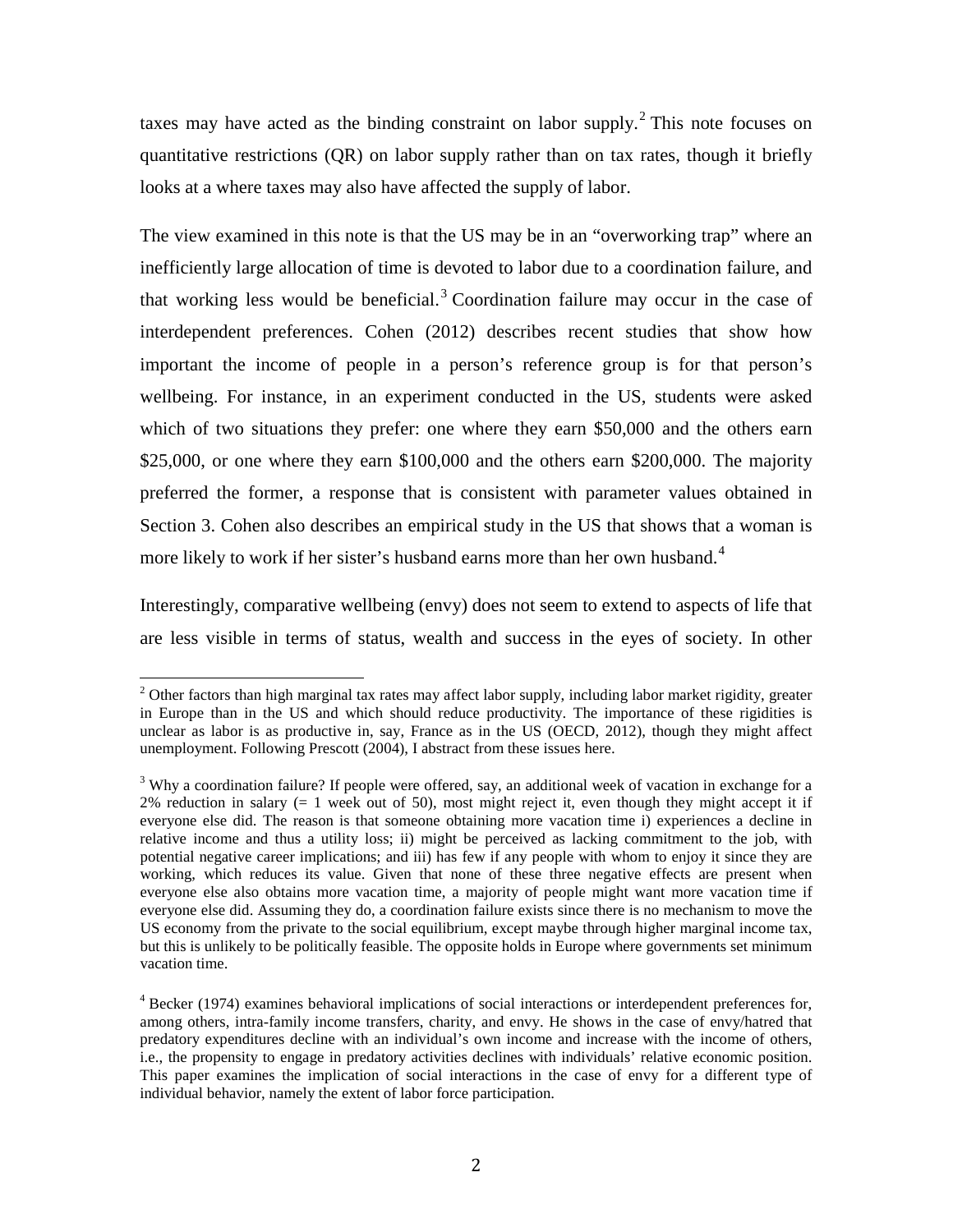words, it does not extend to what Frey has termed "intrinsic" as opposed to "extrinsic" goods (e.g., Frey 1997), where the former consist of aspects such as a sense of purpose, relatedness, love, available quality time, etc., aspects that seem more important for individual wellbeing (Brooks 2012).<sup>[5](#page-4-2)</sup> For instance, the students mentioned above chose four weeks vacation when others obtained eight weeks, rather than two weeks when others obtained one week. In this case, having less than others did not matter.

In what follows, I assume a utility function that reflects the characteristics of individual preferences described above, i.e., utility declines with other people's average income but is unaffected by other people's leisure time.

A simple model is presented in Section 2, simulations are provided in Section 3, and Section 4 concludes.

### **2. Model**

Assume an economy with homogeneous labor as the only factor of production. Individual income is given by

$$
Y = Y(L), Y_L > 0,\tag{1}
$$

where  $L$  is the share of time individuals spend working.

Utility, which is concave in all its arguments, is given by:

$$
U = U(l, Y, y), U_l > 0, U_Y > 0, U_y < 0, U_Y + U_y > 0, U_{Yy} < 0,
$$
\n
$$
(2)
$$

where  $l = 1 - L$  is the share of time spent on leisure by any given individual, and y is the average income of the other individuals.

#### 2.1. Private optimum

Individuals maximize U with respect to  $l$ , taking  $y$  as given. The private optimum (Nash equilibrium) is given by:

<span id="page-5-0"></span>5 Ryan and Deci (2001) use a similar classification to describe the two main strands of research on wellbeing, the "hedonic" (pleasure-based) and the "eudaimonic" (human flourishing) strands, where wellbeing is a function of things consumed (Epicurius) under the former and a function of meaning and self-realization (Socrates, Plato, Aristotle) under the latter.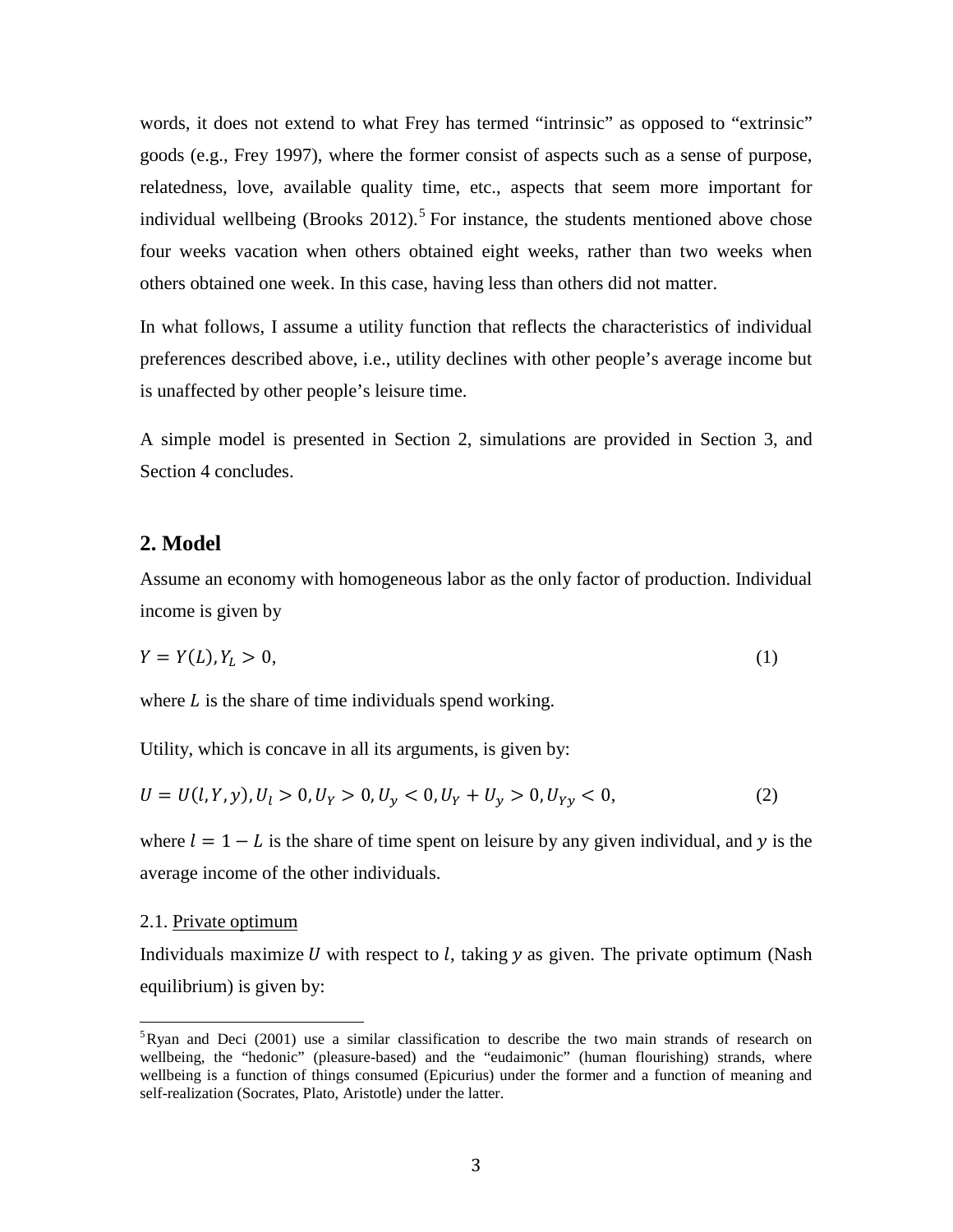$$
U_l^P = U_Y Y_L. \tag{3}
$$

The private solution is sub-optimal because of a distortion associated with the negative externality of other people's income.

#### 2.2. Social Optimum

In this case, the solution is:

$$
U_l^S = (U_Y + U_y)Y_L < U_l^P = U_Y Y_L. \tag{4}
$$

The fact that  $U_l^S < U_l^P$  implies that  $l^S > l^P$ . Thus, the share of time devoted to work (leisure) is lower (higher) at the social than at the private optimum.

### **3. Simulations**

Section 3.1 provides specific functions for  $Y$  and  $U$ , solves for labor and leisure levels for the private and social optimum, and uses data on these variables in the US and Europe to obtain numerical values for the parameters, for labor and leisure and for the US welfare gain of reducing working time to European levels. Section 3.2 examines US and Europe's welfare when Europe (US) work time is lower (higher) than the optimum. Section 3.3 examines whether the 'envy' parameter that is implicit in the student experiment (described in Section 1) is consistent with the values obtained in Section 3.1.

#### 3.1. Welfare Implications

Assume  $Y$  and  $U$  are given by:

$$
Y = L,\tag{1'}
$$

where units are defined such that labor's marginal product is equal to 1.

Individual utility is given by:

$$
U = l^{\alpha} Y^{1-\alpha} y^{-\beta}, \ \beta \in (0, 1-\alpha). \tag{2'}
$$

The private optimum is given by:

$$
l^{P} = \alpha, \ Y^{P} = L^{P} = 1 - \alpha, \ U^{P} = \alpha^{\alpha} (1 - \alpha)^{1 - \alpha - \beta}.
$$
 (3')

The social optimum is given by: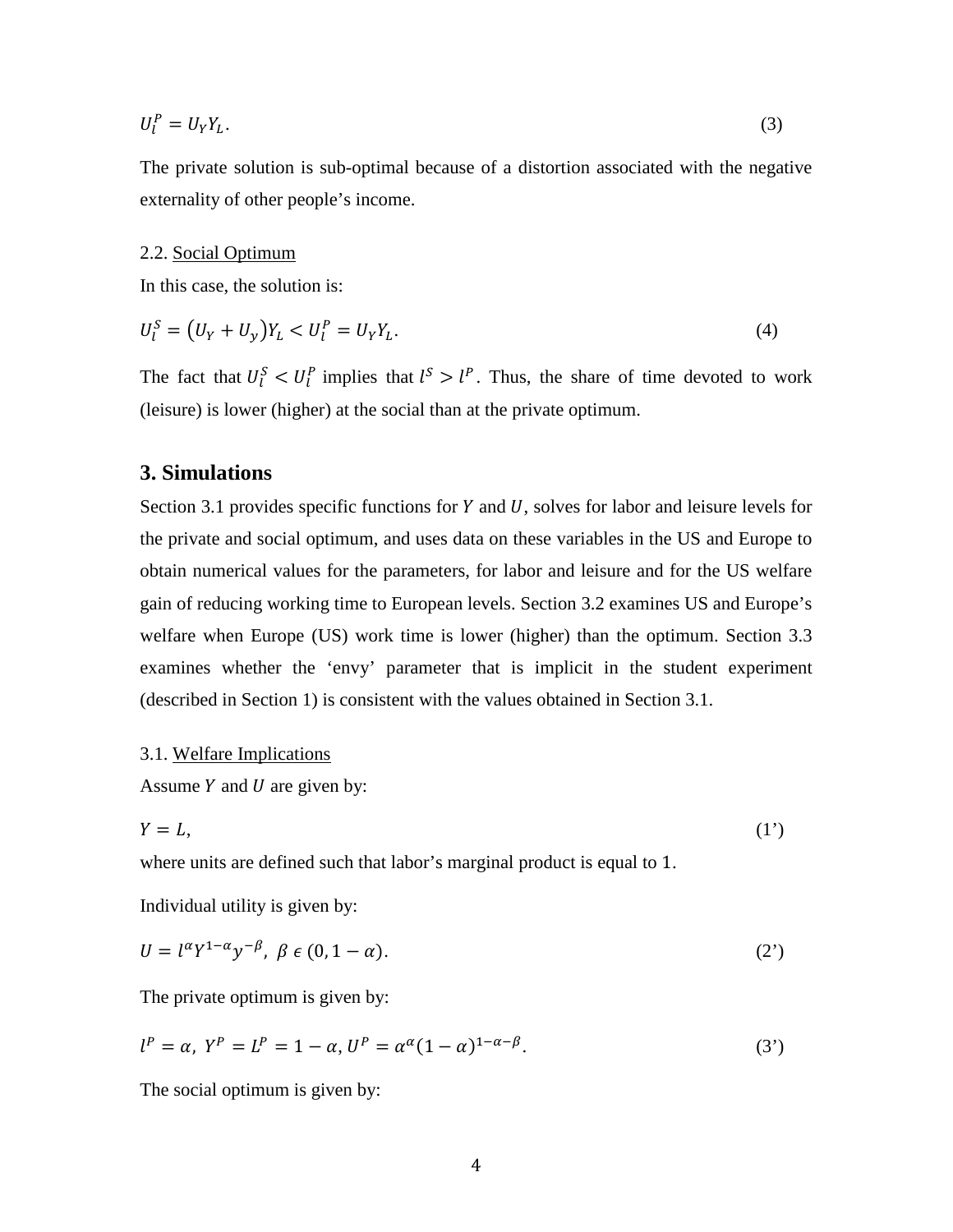$$
l^{S} = \frac{\alpha}{1-\beta} > l^{P}; \ Y^{S} = L^{S} = \frac{1-\alpha-\beta}{1-\beta} < Y^{P} = L^{P};
$$
  

$$
U^{S} = \left(\frac{\alpha}{1-\beta}\right)^{\alpha} \left(\frac{1-\alpha-\beta}{1-\beta}\right)^{1-\alpha-\beta} > U^{P}.
$$
 (4')

The ratio of social to private utility,  $V$ , is given by:

$$
V \equiv \frac{v^{\mathcal{S}}}{v^{\mathcal{P}}} = \left(\frac{1}{1-\beta}\right)^{1-\beta} \left(\frac{1-\alpha-\beta}{1-\alpha}\right)^{1-\alpha-\beta} > 1 \Leftrightarrow \beta > 0. \tag{5}
$$

It can be shown from (5) that  $\frac{\partial V}{\partial \beta} \ge 0 \Leftrightarrow \beta \ge 0$ . Since  $V = 1$ , or  $U^S = U^P$ , for  $\beta = 0$ , it follows that  $V > 1$ , or  $U^S > U^P$ , for  $\beta > 0$ . Moreover,  $\frac{\partial^2 V}{\partial \beta^2} > 0$ ,  $\forall \beta$ , i.e., V increases with  $\beta$  at an increasing rate.

Following Olovsson (2003), Prescott (2004) and Cohen (2012), assume Europeans and Americans have identical preferences. The situation in the US (Europe) is assumed to correspond to the private (social) optimum. The reason is that, since a law that sets a minimum amount of vacation time employers must provide their employees would never be countenanced in the US, no mechanism exists for internalizing the negative externality associated with other people's (additional) work or income. On the other hand, given that they tend to accept government involvement in more areas than Americans, Europeans have been able to internalize the negative externalities of additional work.<sup>[6](#page-5-0)</sup>

The OECD publishes information on the amount of time devoted to work, from which leisure time can be obtained. On average, the US has 141.1 days of leisure per year (including week-ends, holidays and vacation time), the Netherlands has 192.9 leisure days, Germany 190.9, Norway 187.5 and France 181.1.

<span id="page-7-0"></span> <sup>6</sup> It could be argued that leisure time in Europe is greater than the optimal level, including in France where vacation time is among the highest. However, its current vacation time has not changed in 32 years, and though the workweek was reduced from 39 to 35 hours in 2000, France's legislators effectively did away with it in 2005 by allowing companies to negotiate new contracts intended to restore the 39-hour workweek.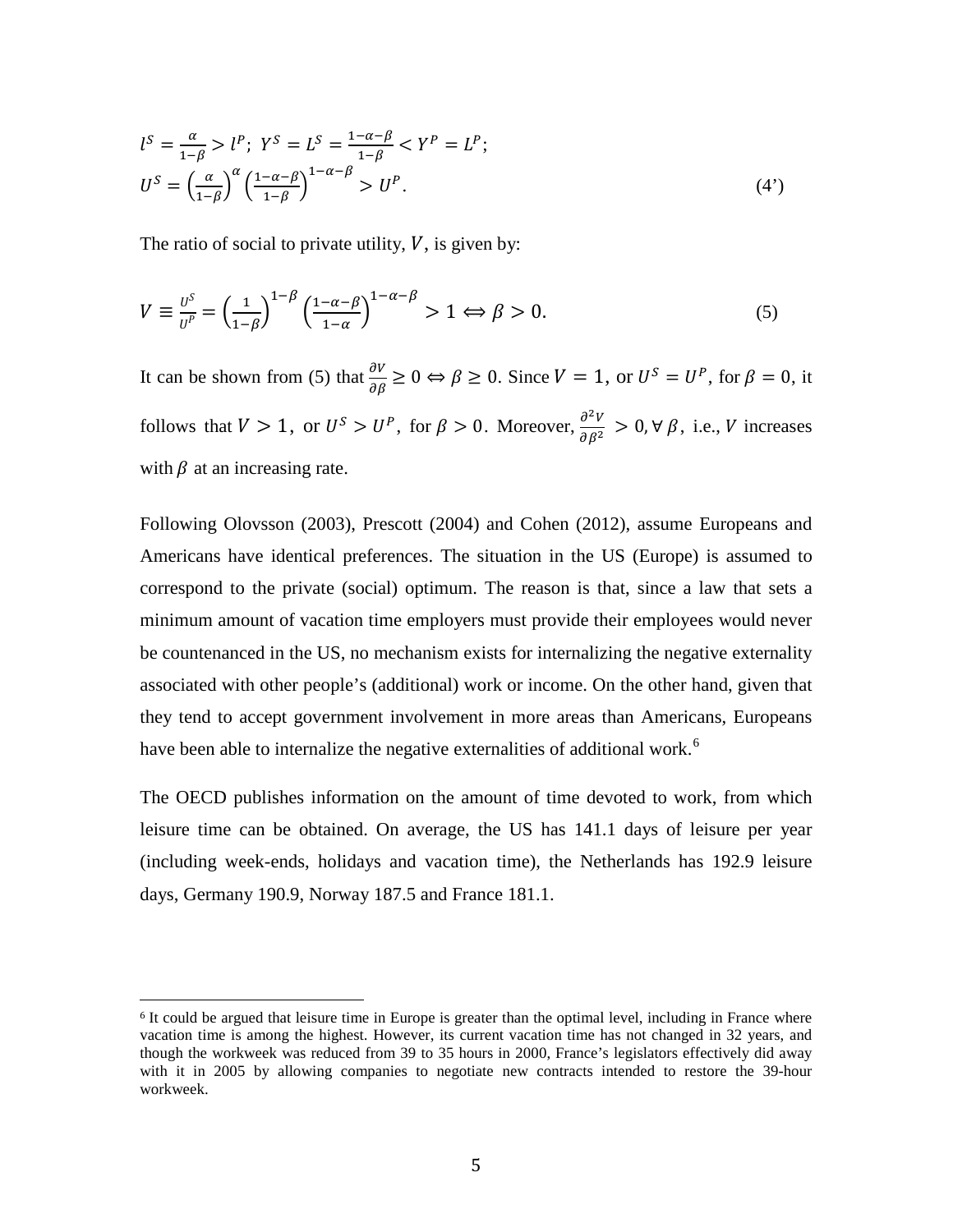Netherlands and Germany's number of leisure days is about 36 percent higher than in the US, i.e., the ratio  $\frac{l^E}{l^{US}} = \frac{1}{1-\beta} = 1.36$ , with  $\beta = .265$  and  $l^E = .53$ . The number of days spent on leisure in the US as a share of the total number of days in the year is  $l^{US} = \alpha$ 0.39. These parameter values imply that  $V = 1.04$ . Thus, internalizing the negative externalities raises welfare by 4 percent. In the case of Norway,  $\beta = .25$  and  $V = 1.035$ . And in the case of France,  $\beta = .227$  and  $V = 1.031$ .

#### 3.2. Sub-optimal European Work Time

As mentioned in Section 3.1,  $\frac{\partial V}{\partial \beta} \ge 0 \Leftrightarrow \beta \ge 0$ , and  $V = 1$  for  $\beta = 0$ , so that  $U^E > U^{US}$ for  $\beta > 0$ , where  $\beta$  is a measure of the true negative externality. Assume Europe perceives this measure to be  $\beta^E \neq \beta$ , with  $\beta^E \geq \beta \Leftrightarrow l^E \geq l^{S}$ .<sup>[7](#page-7-0)</sup> Thus, as long as  $l^E < l^S$ , i.e.,  $\beta^E < \beta$ , it follows that  $U^E > U^{US}$  (since  $\beta^E > 0$ ,  $l^{US} < l^E < l^S$ ). On the other hand, if  $\beta^E > \beta$  and  $l^E > l^S$ , then  $U^E \ge U^{US}$ , i.e., which of  $U^E$  or  $U^{US}$  is greater is ambiguous.

Assume that  $l^E > l^S$ . In the first case in Section 3.1,  $l^E = .53$ . Assuming  $l^*$  is the average of  $l^E$  and  $l^{US}$ , i.e.,  $l^S = .46$ , it follows that  $U^E = U^{US} = .5524$ . Similar results obtain in the other two cases.<sup>[8](#page-8-0)</sup>

#### 3.3. Student Experiment

In the experiment described in Section 1, students preferred the first offer of an own income (in USD thousands)  $Y_1 = 50$  with others' average income  $y_1 = 25$ , to the second offer of  $Y_2 = 100$  and  $y_2 = 200$ , implying – from equation (2) above – that  $50^{1-\alpha} 25^{-\beta} > 100^{1-\alpha} 200^{-\beta}$  or, equivalently, that  $2^{1-\alpha} 8^{-\beta} < 1$ . For  $\beta = .265$  (1<sup>st</sup> case in Section 3.1),  $2^{1-\alpha}8^{-\beta} = 2^{.61}8^{-.265} = .89 < 1$ . For  $\beta = .25$  (2<sup>nd</sup> case),  $2^{.61}8^{-.25} =$ .92 < 1, and for  $\beta = .227$  (3<sup>rd</sup> case),  $2.618^{-.227} = .95 < 1$ . Thus, our analysis is consistent with students' preference for the first offer.

 $^7$  Another reason may be that some features of the labor market or tax system further reduce labor supply.<br>For instance, firing employees is difficult and employers may prefer to hire part-time or temporary workers.

<span id="page-8-0"></span><sup>&</sup>lt;sup>8</sup> The proportional difference between  $U^E$  and  $U^{US}$  in these and other cases examined is never greater than .0009.